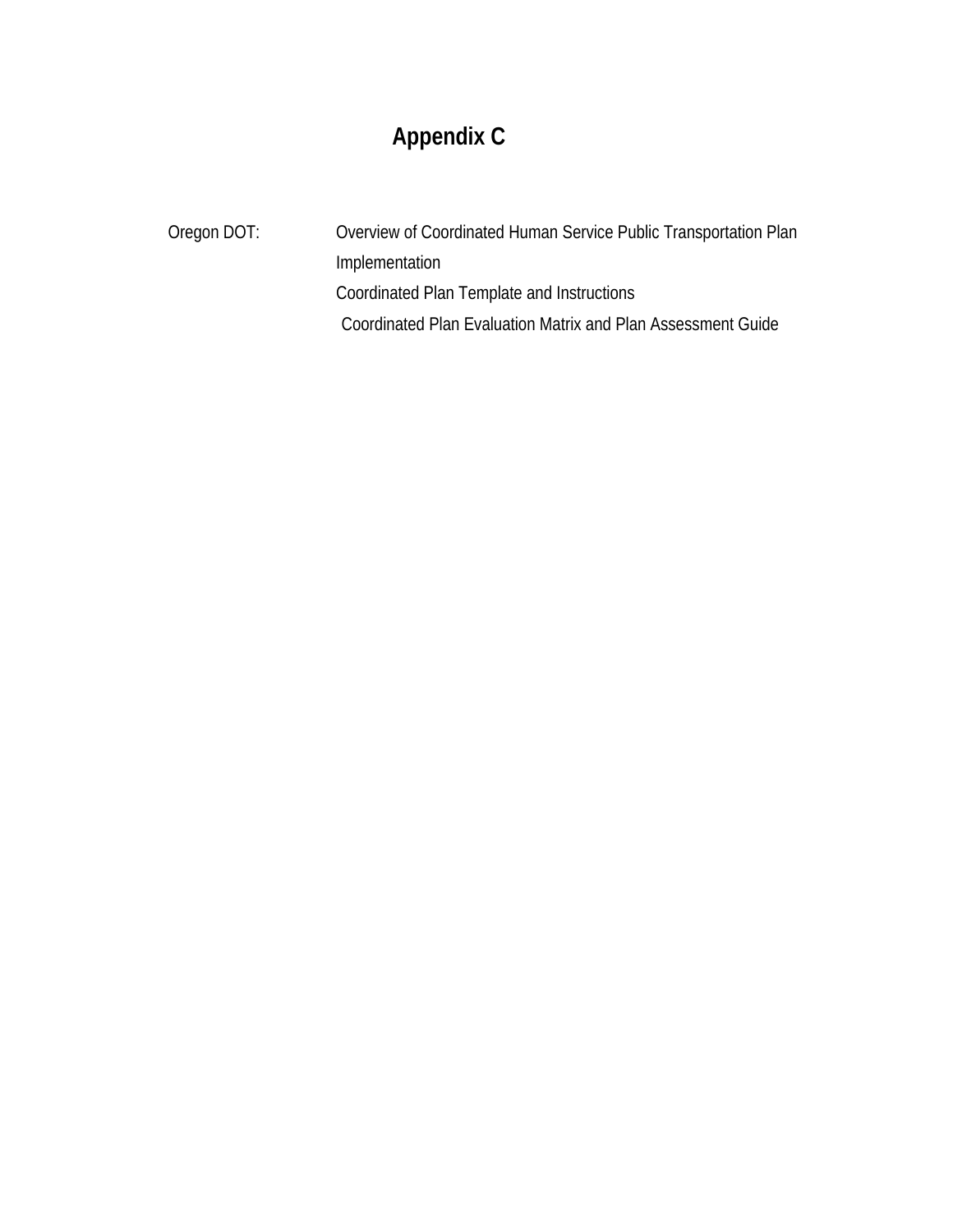### **About the Coordinated Planning requirement**

Oregon's Special Transportation Fund (STF) administrative rule requires that STF Agencies (the counties, transportation districts and Indian tribes designated by state law to receive the STF moneys) prepare a plan to guide the investment of STF moneys to maximize the benefit to the elderly and people with disabilities within that area.

The federal SAFETEA-LU transportation authorization passed by Congress in 2005 requires a "locally developed, coordinated public transit-human services transportation plan" intended to improve transportation services for persons with disabilities, individuals who are elderly, and individuals with lower incomes. The coordinated public transit-human services transportation plan is required for three of the Federal Transit Administration funding programs: Formula Program for Elderly Persons and Persons with Disabilities (§5310); New Freedom (§5317) and Job Access Reverse Commute (§5316).

These two plans are combined into a single requirement, referred to as the "Coordinated Plan."

### **The completed plan will include:**

- An evaluation of the community's resources;
- An assessment of the transportation needs for people with low income, seniors and people with disabilities;
- Strategies and/or activities to address the identified gaps, and that also address efficiencies in service delivery through coordination; and
- Relative priorities of the strategies.

An example of strategies to address additional service needs is: "add service in the evening" or "increase the size of the bus." The plan is not a service plan that should identify the specific number of hours to add, or the specific type of vehicle. The strategies and/or activities should be described in very general terms in the Coordinated Plan. Once the strategies are defined, they are prioritized. Transit service providers will use these priorities to further develop specific projects that are "derived" from the plan.

Plans should not sit on the shelf—they should have a life. The STF Agency will use the plan to distribute STF formula funds; the local transportation providers will use the plan to develop new services. But, conditions change, and the plan should change, too. The STF law requires that the plan be reviewed every three years.

### **Planning program implementation**

The STF Agencies are responsible to ensure that the plan is completed. By July 1, 2007, all STF Agencies will need to have adopted plans to be eligible to receive STF Formula funding. Also, any project recommended for a discretionary grant award will need to be "derived" from the plan.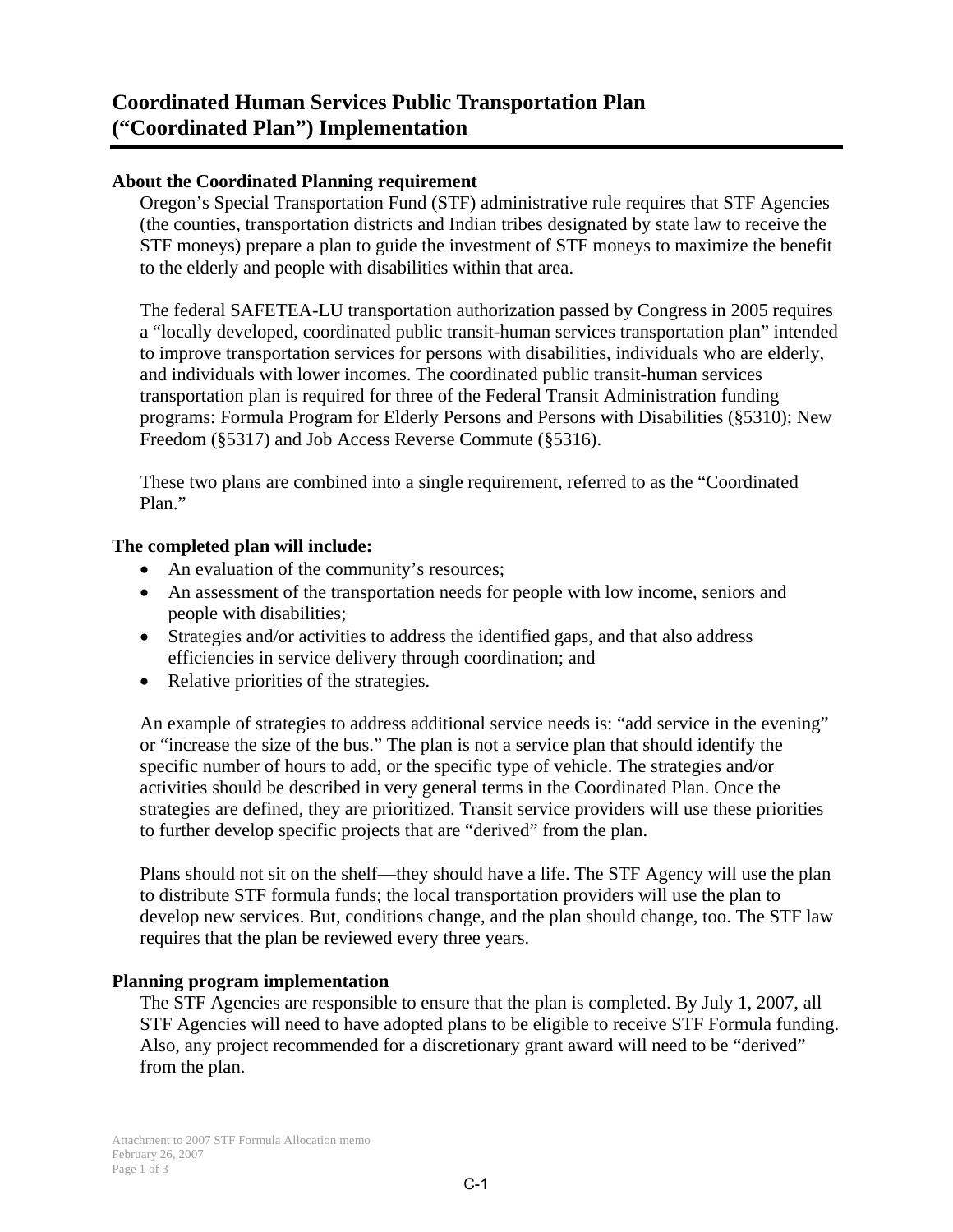Association of Oregon Counties (AOC) is working in partnership with Public Transit Division with many of the STF Agencies to prepare the required Coordinated Plan. The primary purpose of this partnership is to enable the STF Agencies to complete the required plan by June 30, 2007.

The team of consultants working for AOC is working with each STF Agency to determine the appropriate level of planning assistance. The assistance will take into account plans and activities already completed, and will vary according to the needs of the STF Agency. AOC and its consultants will provide assistance in the following task areas:

- Assistance and leadership for the public involvement processes;
- Gathering and analyzing data;
- Facilitating needs identification and prioritization;
- Writing the draft plan;
- Gathering and analyzing comments regarding the draft plan; and
- Finalizing the plan for adoption by the STF Agency.

Public Transit Division Staff identified the STF Agencies who have been offered the AOC consultant services (see the chart.) The consultant service is free to the STF Agencies. The AOC support is not required, however. STF Agencies may use their own planners and resources to develop the required plan.

#### **Project timeline**

By May 31, 2007, each plan should be close to completion. However, we recognize that many of the plans will be very basic, and will need further information and detail in the coming years.

If STF Agencies do not believe that their plan will be completed and adopted by June 30, 2007, please contact the Public Transit Division. Public Transit Division will work with the agency to develop an alternate schedule. Please be aware that STF and discretionary grant funds may be held up pending completion of a plan.

### **Roles and responsibilities**

While AOC staff may be doing the heavy lifting of the planning program, ODOT and the STF Agency will have important roles to ensure that the plan is completed. STF agencies need to assign staff to assist the AOC planners, and need to participate at key points.

For more information about AOC role and the consultant team, please contact

- Doris Penwell, AOC, 503-364-9261, 503-585-8351, **dpenwell@aocweb.org**
- Jean Palmateer, ODOT Public Transit Division, 503-986-3472, jean.m.palmateer@odot.state.or.us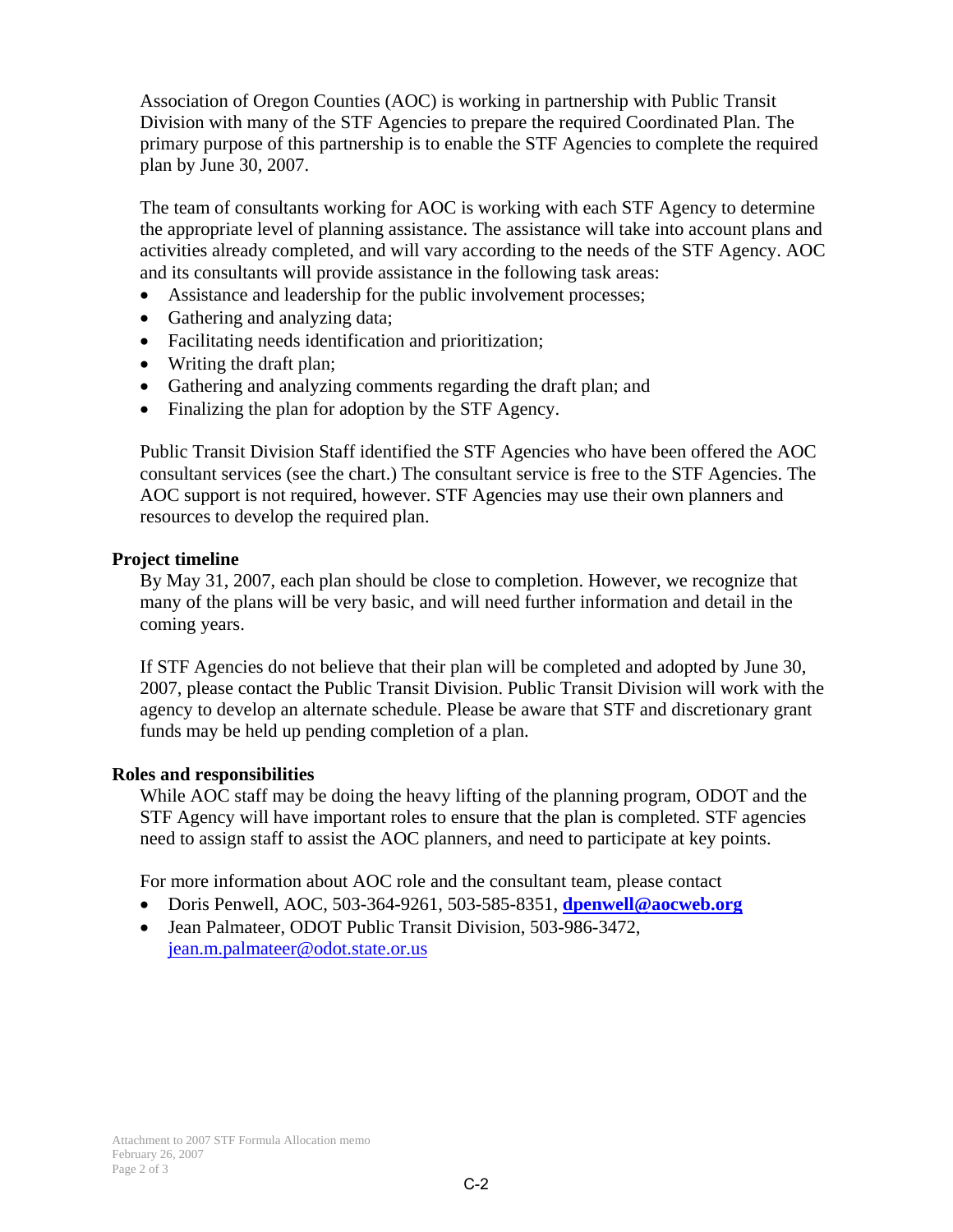# **Coordinated Human Services Public Transportation Plan ("Coordinated Plan") Template with Instructions**

# **Plan Elements**

# **The completed plan will include:**

- An evaluation of the community's resources:
- An assessment of the transportation needs for people with low income, seniors and people with disabilities;
- Strategies and/or activities to address the identified gaps, and that also address efficiencies in service delivery through coordination; and
- Relative priorities of the strategies.

# 1. Stakeholder Involvement

Stakeholder involvement is the key to a successful Coordinated Plan. Engaging the appropriate organizations and individuals in planning efforts is critical to identifying the needs of the target population, the needs of the community/region, the transportation services available, and the identification of new solutions.

# **Participation**

Maintain a list of participation in the planning process. Identify agencies and individuals invited to participate and keep a record of participation. This list will assist to identifying the agencies, organizations, and institutions in the community that you may contact regarding your plan. It is possible that not all of these organizations exist in your community, or that multiple agencies with the same description do. Keep this in mind when you are convening your stakeholder group.

- Area Agency on Aging
- Assisted Living Communities
- City Councils
- Community Action Program
- Community Colleges
- County Commissioners or council
- DHS Offices: Seniors and People with Disabilities; Children and Families; others
- Group Homes
- Hospitals and other health care providers
- Local Medicaid Brokers and/or Providers
- Local School Districts
- Major Employers or Employer Organization
- Non-Profit transportation providers
- Other Non-Profit Organizations
- Nursing Homes
- Private Bus Operators Regional Transportation Planning Organization Public Transit District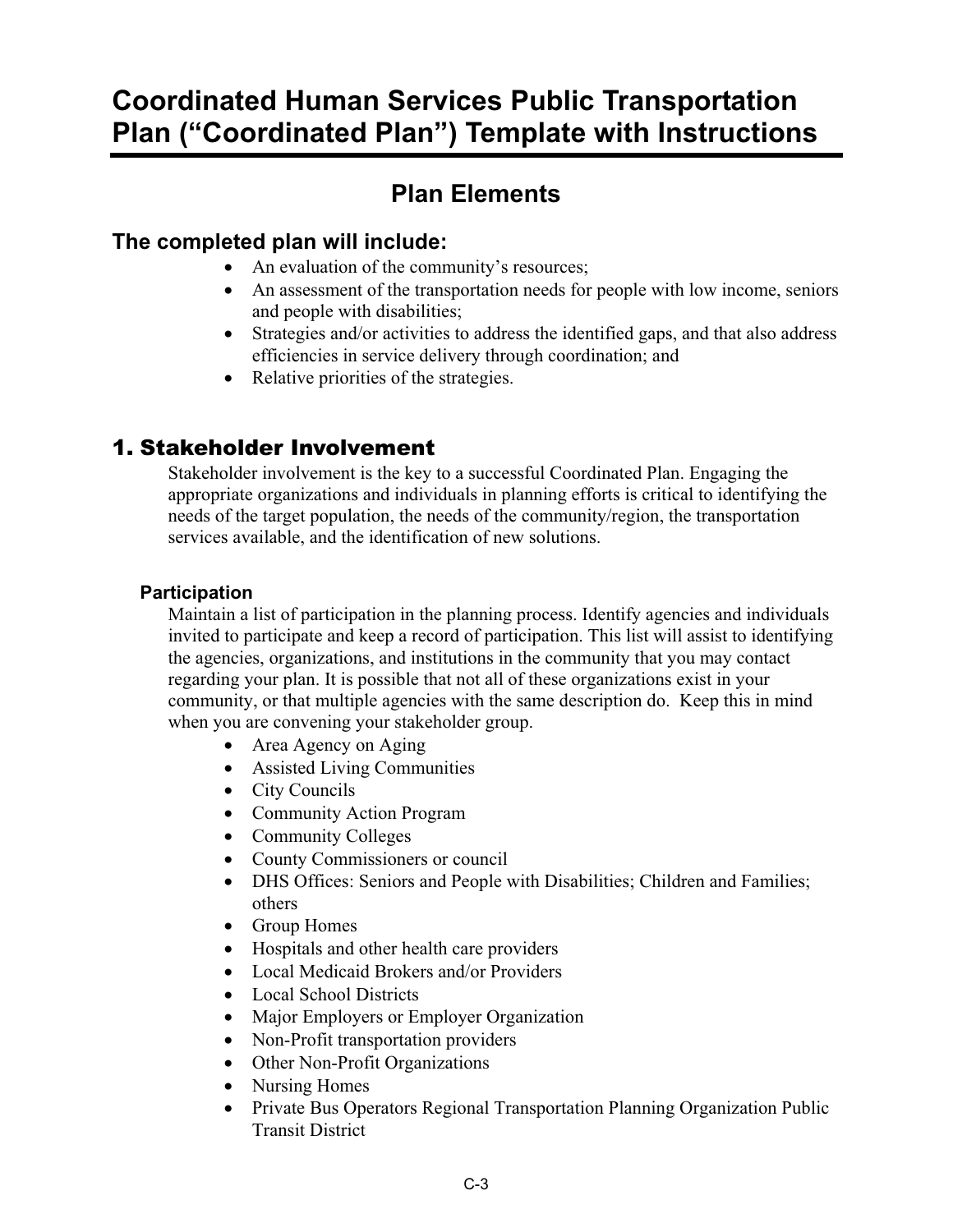- STF Advisory Committee
- Taxicab Operators
- Tribal Governments
- Volunteer driver programs
- Work-First Local Planning Area
- Intercity Bus operators
- Others

### **Description of Convening of Stakeholders**

Please provide a narrative description of how the community stakeholders were engaged in the planning process. Possible things to address: How were people invited to participate? Did you convene meetings in different locations? Were people willing to come to the table? Did social service providers explain what they do and how transportation could help them? Did transportation providers explain their services? How did the stakeholders express their perceived transportation needs? Were there subcommittees or working groups created out of the stakeholders?

# 2. Evaluation of Existing Transportation Services and

## Resources

Describe the existing transportation services. Completing this section on existing transportation services enables the planners to identify underserved areas, which served areas may be in danger of being discontinued, and where transportation services are being duplicated.

Information about these services should include the target population, hours of operation, service area boundaries, travel time standards, fares, program costs and other operating characteristics. Identify if these providers are currently working together, or if they are willing to work together. How are these transportation services currently funded? Are any of them funded with grant funds from the Special Transportation Fund, ODOT's Rural General Public Program or Public Transportation Discretionary Grant Program? Identify the vehicle fleet in the  $area<sup>1</sup>$ , and include information about age, condition, mileage, accessibility features, and passenger seating of the vehicles. Consider:

- Fixed route,
- Route deviation.
- Intercity bus and rail,
- Shuttles, such as for workplaces or hotels,
- Demand-response programs such as ADA complementary paratransit or rural general public dial a rides,
- Taxi.
- Vanpools and rideshare,
- Volunteer driver programs,
- Medical transportation providers
- And other transportation services.

<sup>&</sup>lt;sup>1</sup> Fleet information financed with ODOT grants is available upon request.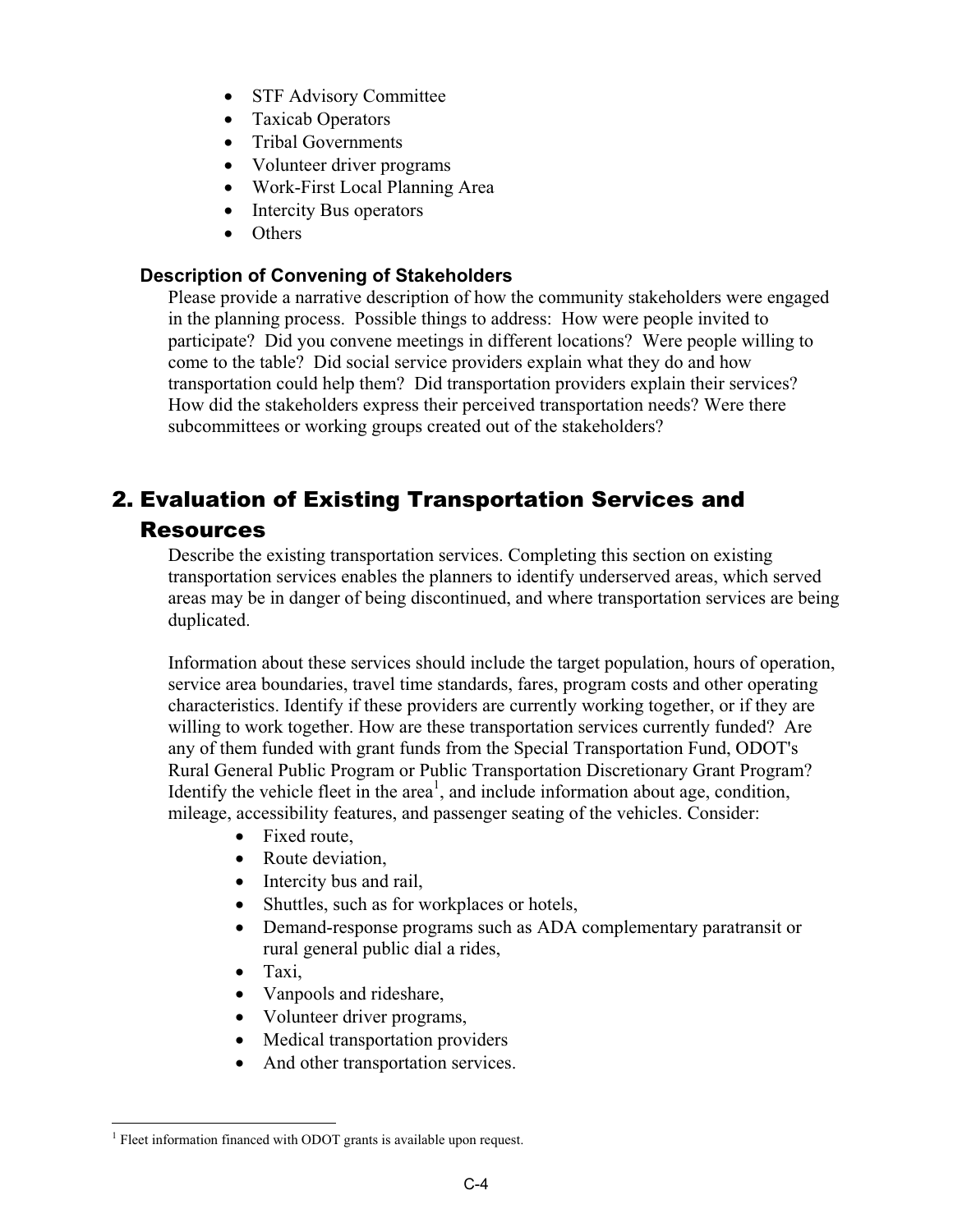Also identify other non-traditional providers and transportation support programs.

- Transit support services, such as travel training
- Voucher and other transit pass programs
- Transportation Brokers

Which of the social and human service providers also provide some level of transportation to their clients? Are they open to leveraging resources, including sharing vehicles, and expanding or changing services?

# 3. Data and Information

In this section, outline information about people with special transportation needs. The stakeholder group should be very helpful determining this information as will analysis of the demographic data. Consider using maps. Producing maps as part of the planning process can assist planners with identifying unmet transportation needs and developing effective transportation alternatives. Additionally, maps can be an effective means of showing decision-makers and members of the public gaps in transportation services.

## **Demographics**

Where do people live; how many of them are there? Is the population growing or shrinking? You should investigate demographic data that will tell you the numbers: how many people live below the poverty line; what percentage of seniors live in your area; how many people report disabilities; what is the population of non-English speaking people? At a minimum, the following data elements should be included<sup>2</sup>:

- Total population
- Number and percentage of population 65 or older
- Number and percentage of people with disabilities, age 5+
- Mean travel time to work (in minutes)
- Median household income
- Percentage unemployed
- Land area

### **Surveys**

Consider surveying consumers and agencies where people with disabilities receive services, including housing, churches, meal sites, and clinics. The survey could ask questions about the use of transportation and the perception of unmet transportation needs. A survey can be on paper, an interview, a forum or focus group.

### **Common Origins**

Identify locations in the community where groups of people reside such as group homes, assisted living centers, nursing homes, group homes, areas with affordable housing, and others as suggested by your stakeholder group.

- Where are people with disabilities located in your planning area?
- Where are people of low income located in your planning area?

**<sup>2</sup>**

**These data elements are available from the US Census http://www.census.gov/ , Oregon Labor Trends http://www.qualityinfo.org/olmisj/PubReader?itemid=00000051, and Future of Long Term Care website http://www.oregon.gov/DHS/spwpd/ltc/fltc/county\_data.shtml .**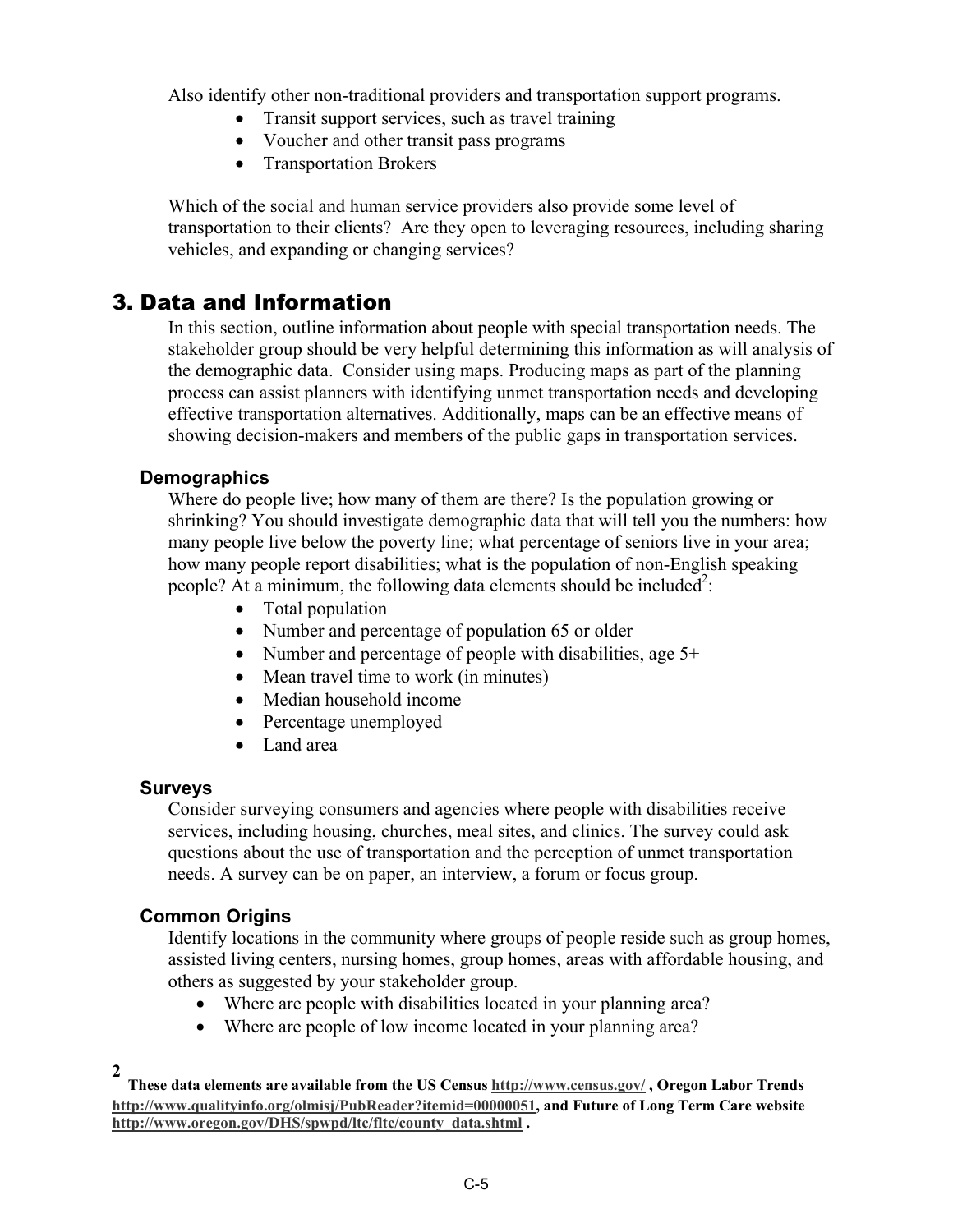- Where are young people and the elderly located in your planning area?
- Are there any of these locations which are common to all or some of the subgroups which constitute people with special transportation needs?

### **Common Destinations**

Identify places that may constitute common destinations consider entry level employment opportunities, childcare facilities, schools, medical centers, shopping districts and others as suggested by the stakeholder group.

- Where do people with disabilities in your planning area need to get to?
- Where do people of low income in your planning area need to get to?
- Where do young people and the elderly in your planning area need to get to?
- Are there any of these locations which are common to all or some of the subgroups which constitute people with special transportation needs?

# 4. Identify Unmet Transportation Needs

Using the data collected, identify and document the various types of transportation challenges and "gaps" in existing transportation services. Compare the origins and destinations of people with special needs with the existing transportation services. Identify the unmet needs and possible wasteful duplication of efforts in certain areas.

By identifying the unmet needs of the area, stakeholders can identify the strategies and/or activities that are most appropriate and useful to gaining access to the community. It is important to also consider coordination opportunities to make services more efficient when identifying these strategies.

# 5. Develop Transportation Priorities

Identify and document potential transportation strategies and/or activities that will address the identified unmet needs. These strategies and/or activities will vary in each area depending on the resources available, the size of the market for each alternative and the extent of existing services.

Options may include sustaining existing services and adding efficiencies through coordination, marketing or travel training; increasing service levels; extending hours or territory; starting employer vanpool services; developing a voucher program; or developing volunteer driver services. Do not forget to consider technology solutions. It is not necessary to design the solution in specific operational terms.

### **Coordination**

Identify how coordinated transportation will be utilized within your transportation alternatives. Is there a plan to leverage different resources against each other? Are there different subgroups of people with special transportation needs that are going to share rides or at least both use the same vehicle at different times? What about administration, will there be a sharing of dispatch or a mobility coordinator who can help find individuals transportation solutions or assist in travel training? Coordination should be considered when setting your community priorities.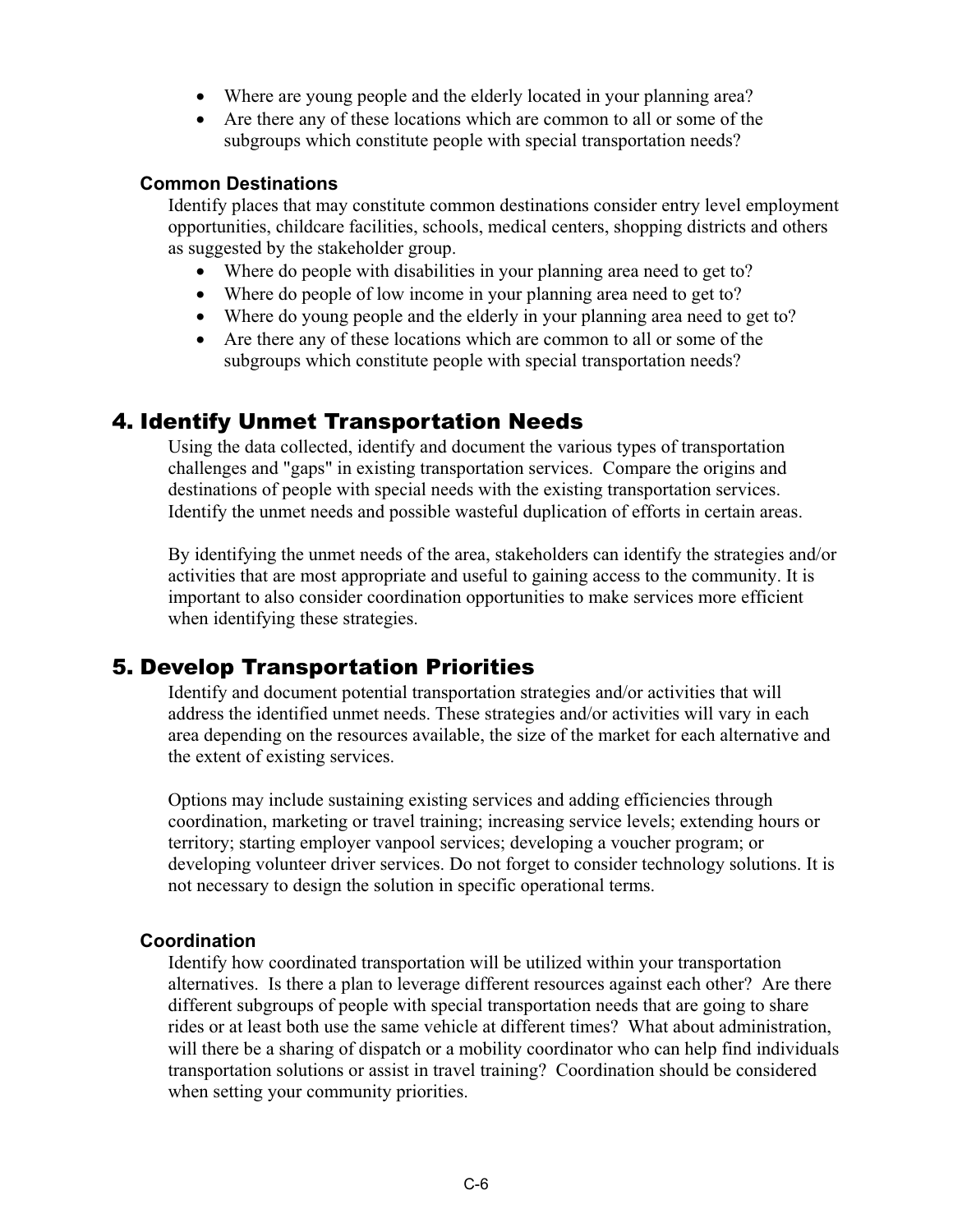### **Community Priorities**

Review the strategies and/or activities; review the coordination goals. There might be a long list of potential strategies and/or solutions; the first step in prioritization could be to shorten the list by identifying the preferred strategies. Prioritize the preferred solutions and /or activities to address the current and unmet needs in the community.

Document the priorities by describing each solution and /or activity, and the expected outcome, in priority order.

Document the process for identifying the solutions and /or activities and priority rankings. Who was included? What role did coordinated transportation play in your prioritization?

Local providers will refer to this plan when they apply for funding through ODOT's Public Transportation Discretionary Grant Program and from the STF Agency's STF Formula Fund program.

### **6. Plan Review and Adoption**

Summarize the public opportunities for plan review and comment. Document the date of the formal adoption of the plan, and the STF Agency members.

### **Amending the Plan**

Plans should not sit on the shelf—they should have a life. The STF committee and STF Agency will use the plan to distribute STF formula funds; the local transportation providers will use the plan to develop new services. But, situations change, and the plan should change, too. Change the plan when an update is needed. The STF law requires that the plan be reviewed every three years, so use the three year review to update the plan to reflect changes in the community.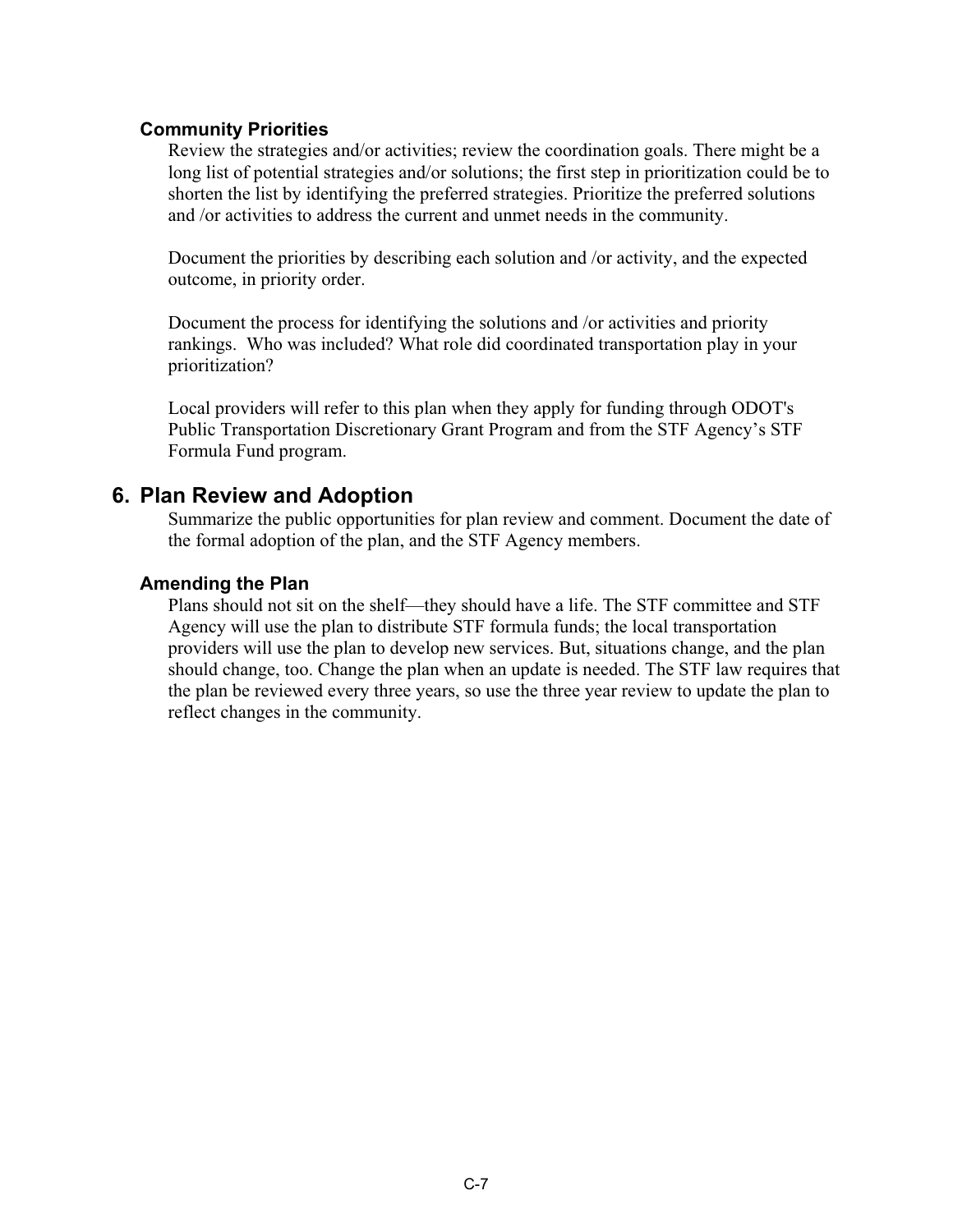County or Counties (s) covered by plan: \_\_\_\_\_\_\_\_\_\_\_\_\_\_\_\_\_\_\_\_\_\_\_\_\_\_\_\_\_\_\_\_\_\_\_\_

Entity/consultant completing the plan: \_\_\_\_\_\_\_\_\_\_\_\_\_\_\_\_\_\_\_\_\_\_\_\_\_\_\_\_\_\_\_\_\_\_\_\_\_\_\_

Date plan was adopted, and entity that adopted it: \_\_\_\_\_\_\_\_\_\_\_\_\_\_\_\_\_\_\_\_\_\_\_\_\_\_\_\_\_

|                                                                                                                                                                                                                               | yes | no | partially |
|-------------------------------------------------------------------------------------------------------------------------------------------------------------------------------------------------------------------------------|-----|----|-----------|
| Stakeholder Involvement/Public Involvement                                                                                                                                                                                    |     |    |           |
| Does the plan identify and reference stakeholders that<br>participated in the plan?                                                                                                                                           |     |    |           |
| Were stakeholders included to represent older adults?                                                                                                                                                                         |     |    |           |
| Were stakeholders included to represent persons with<br>disabilities?                                                                                                                                                         |     |    |           |
| Were stakeholders included to represent persons with<br>limited incomes?                                                                                                                                                      |     |    |           |
| Were members of the business community (i.e. Chamber of<br>Commerce, major employers, Work Force Staff) included as<br>stakeholders?                                                                                          |     |    |           |
| Does the plan document how stakeholder participation was<br>solicited?                                                                                                                                                        |     |    |           |
| Does the plan include a record of meetings, workshops,<br>outreach activities, etc?                                                                                                                                           |     |    |           |
| Did the planning process allow for participation by members<br>of the public?                                                                                                                                                 |     |    |           |
| Are public participation methods clearly documented in the<br>plan?                                                                                                                                                           |     |    |           |
| Plan elements (per SAFETEA-LU, ODOT guidance)                                                                                                                                                                                 |     |    |           |
| <b>Demographic Information</b>                                                                                                                                                                                                |     |    |           |
| Does the plan include relevant demographic information (i.e.<br>census or other data) to support and illustrate the levels of<br>older adults, persons with disabilities, and persons in<br>poverty within the study area?    |     |    |           |
| Are maps provided to illustrate the presence of these<br>groups, and to identify key activity centers, key points of<br>origin and destination, and how they relate to the proximity<br>of available transportation services? |     |    |           |
| <b>Assessment of existing services/inventory</b>                                                                                                                                                                              |     |    |           |
| Does the plan include an inventory of existing private, non-<br>and<br>public<br>providers<br>that<br>currently<br>profit<br>provide<br>transportation services?                                                              |     |    |           |
| Does this assessment include a comprehensive description<br>of current services, hours served, geographic service areas,<br>populations served, etc?                                                                          |     |    |           |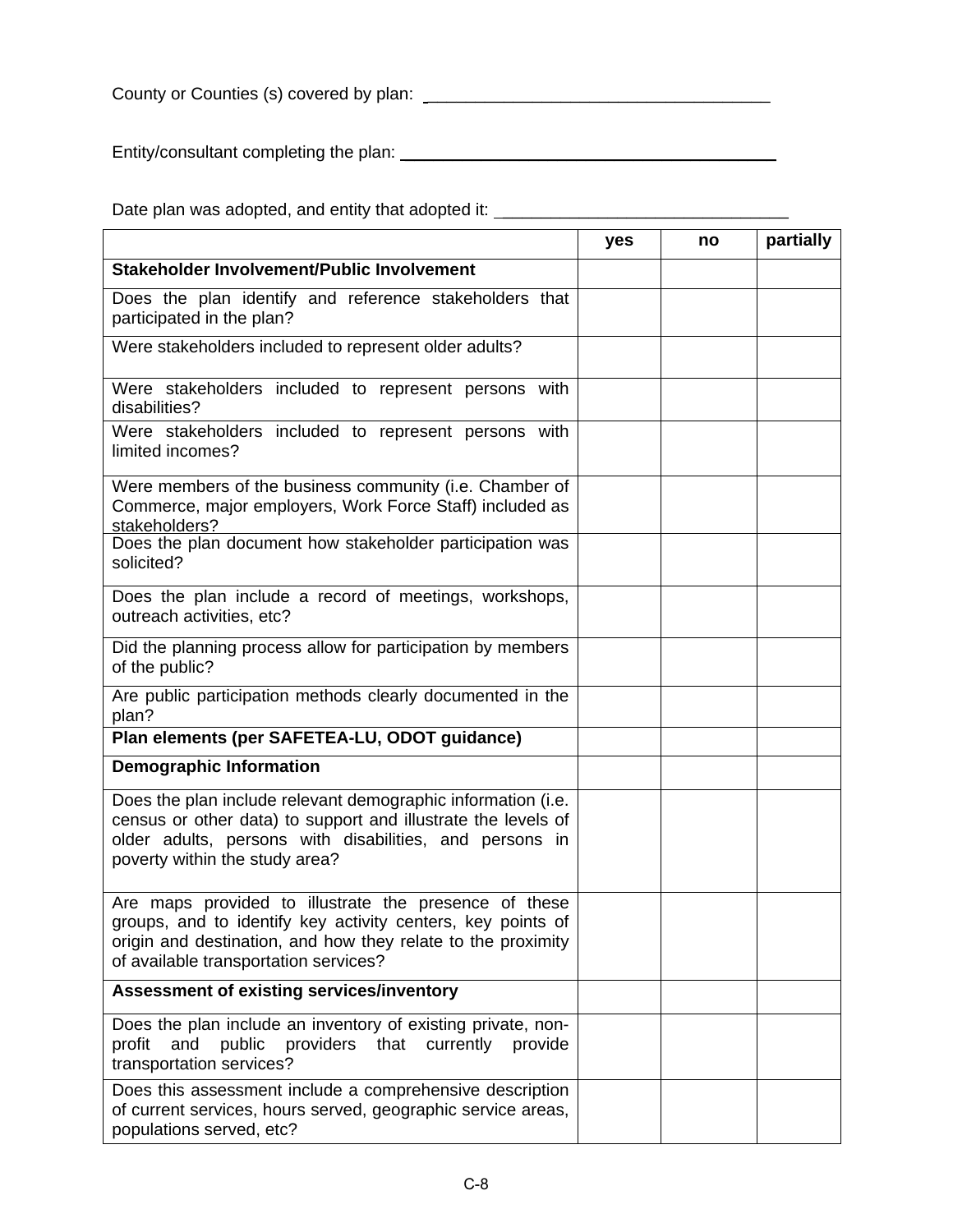| Does the assessment of existing services include a<br>discussion on how well providers work with each other?                                                                                             |  |  |
|----------------------------------------------------------------------------------------------------------------------------------------------------------------------------------------------------------|--|--|
| Does it include an inventory of capital equipment?                                                                                                                                                       |  |  |
| <b>Needs Assessment</b>                                                                                                                                                                                  |  |  |
| Does the plan include an assessment of transportation<br>needs for individuals with disabilities?                                                                                                        |  |  |
| Does the plan include an assessment of transportation<br>needs for persons with limited incomes?                                                                                                         |  |  |
| Does the plan include an assessment of transportation<br>needs for older adults?                                                                                                                         |  |  |
| Does the needs assessment identify spatial gaps-where<br>service is needed and not currently provided?                                                                                                   |  |  |
| Does the needs assessment identify temporal gaps-when<br>service is needed and not available?                                                                                                            |  |  |
| Does the plan identify gaps in serving various types of trips:<br>employment and training, medical, recreational/social,<br>shopping for the 3 population groups?                                        |  |  |
| Is there a discussion of interjurisdictional travel needs?                                                                                                                                               |  |  |
| Is the methodology described that was used to provide a<br>solid rationale for documentation of these needs?                                                                                             |  |  |
| <b>Identification of Strategies</b>                                                                                                                                                                      |  |  |
| Does the plan include a list of strategies, activities, and/or<br>projects to address the identified gaps between current<br>services and needs?                                                         |  |  |
| Does the plan include non-operational strategies; e.g.,<br>capital projects, use of new technology, or mobility<br>management projects?                                                                  |  |  |
| Does the plan describe how these strategies were derived?                                                                                                                                                |  |  |
| <b>Prioritization of strategies</b>                                                                                                                                                                      |  |  |
| Does the plan indicate relative priorities for implementation<br>based on resources (from multiple program sources), time,<br>and feasibility for implementing specific strategies and/or<br>activities? |  |  |
| Does the plan describe the process or criteria used to<br>develop the priorities?                                                                                                                        |  |  |
| Is maintenance of existing services included as a strategy?                                                                                                                                              |  |  |
| Does the plan recognize the need for capital replacement?                                                                                                                                                |  |  |
| Does the plan identify the need to apply performance<br>measures in prioritizing strategies?                                                                                                             |  |  |
| <b>Improving Coordination</b>                                                                                                                                                                            |  |  |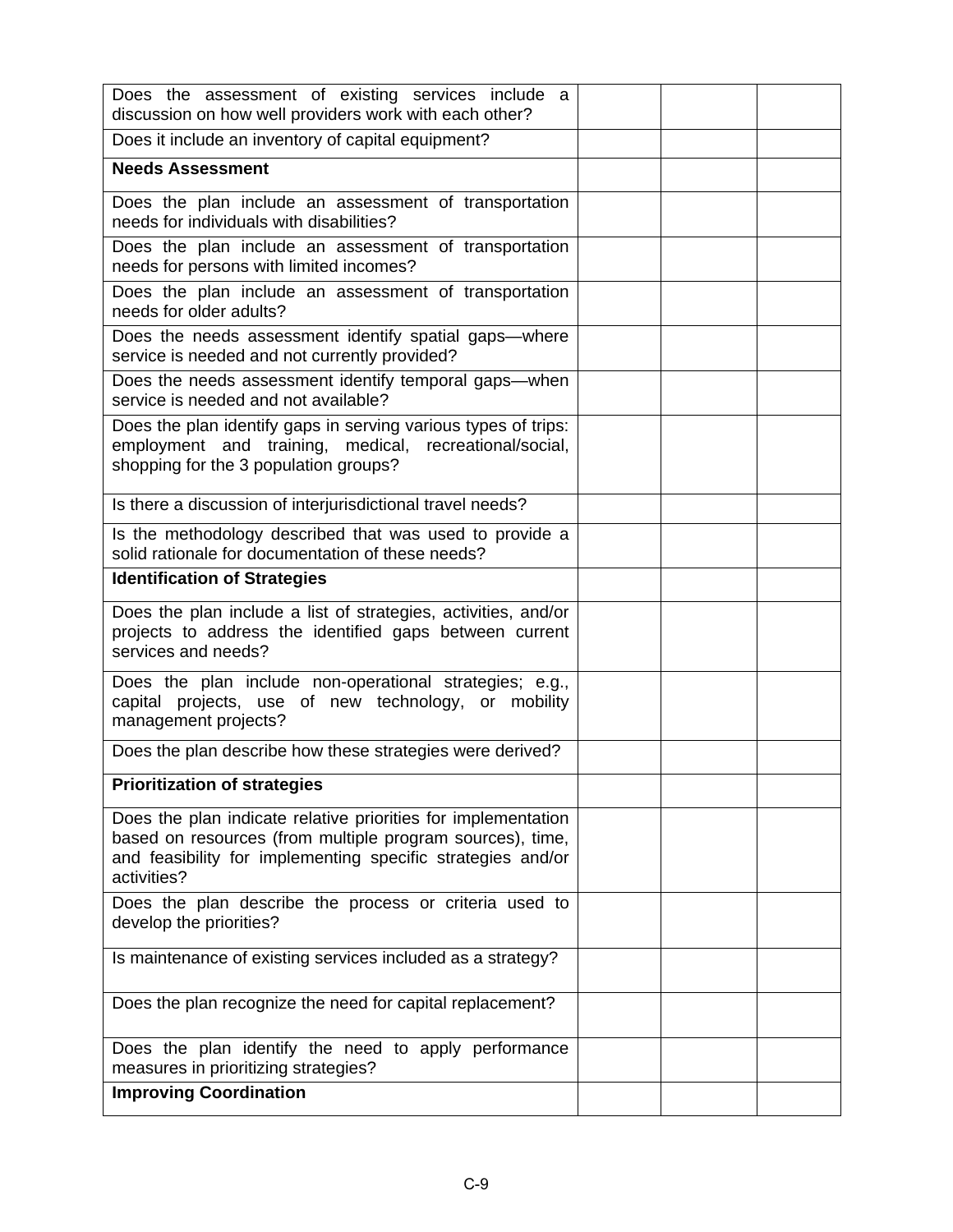| Are examples provided of existing coordination activities?                                                    |  |  |
|---------------------------------------------------------------------------------------------------------------|--|--|
| Does the plan identify opportunities for coordination (such<br>as different client groups sharing a vehicle)? |  |  |
| Does the plan identify where there is overlap or duplication<br>of services?                                  |  |  |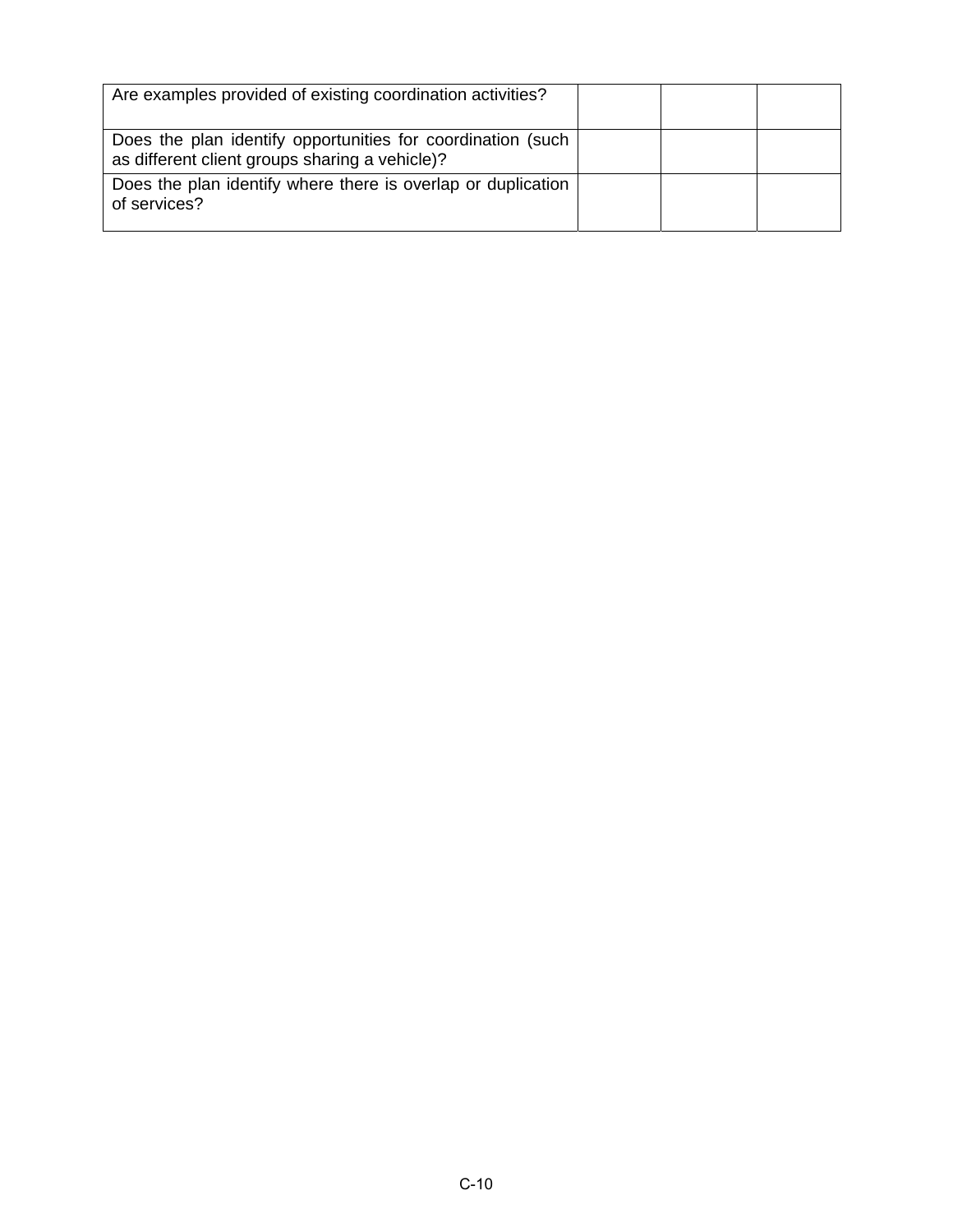### **COUNTY PLAN ASSESSMENT**

### **Stakeholder Involvement**

1. Indicate whether the plan identifies stakeholders that participated in the plan.

2. Indicate whether stakeholders included represented the three populations of concern for this plan:

- older adults,
- persons with disabilities,
- individuals with limited incomes

3. How was stakeholder participation solicited, and does the plan include a record of meetings, workshops, outreach activities, etc?

4. Describe how members of the public were able to participate. Specify the methods used to allow for public participation (i.e. focus groups, workshops, public meetings, etc.)

# **Plan elements (per SAFETEA-LU, ODOT guidance)**

### **Demographic Information**

5. Describe demographic information, maps, census data, or other documentation used to define and quantify the populations of concern for the plan.

### **Assessment of Existing Services**

6. Does the plan provide an inventory of available services that identifies current transportation providers (public, private, and non-profit)? Does this assessment include a comprehensive description of current services, hours served, geographic service areas, populations served, etc?

7. Does the assessment of existing services include a discussion on how well providers work with each other?

8. Does it include an inventory of capital equipment?

#### **Needs Assessment**

9. Describe whether the plan includes an assessment unique to each of the following groups: individuals with disabilities, older adults, and people with low incomes.